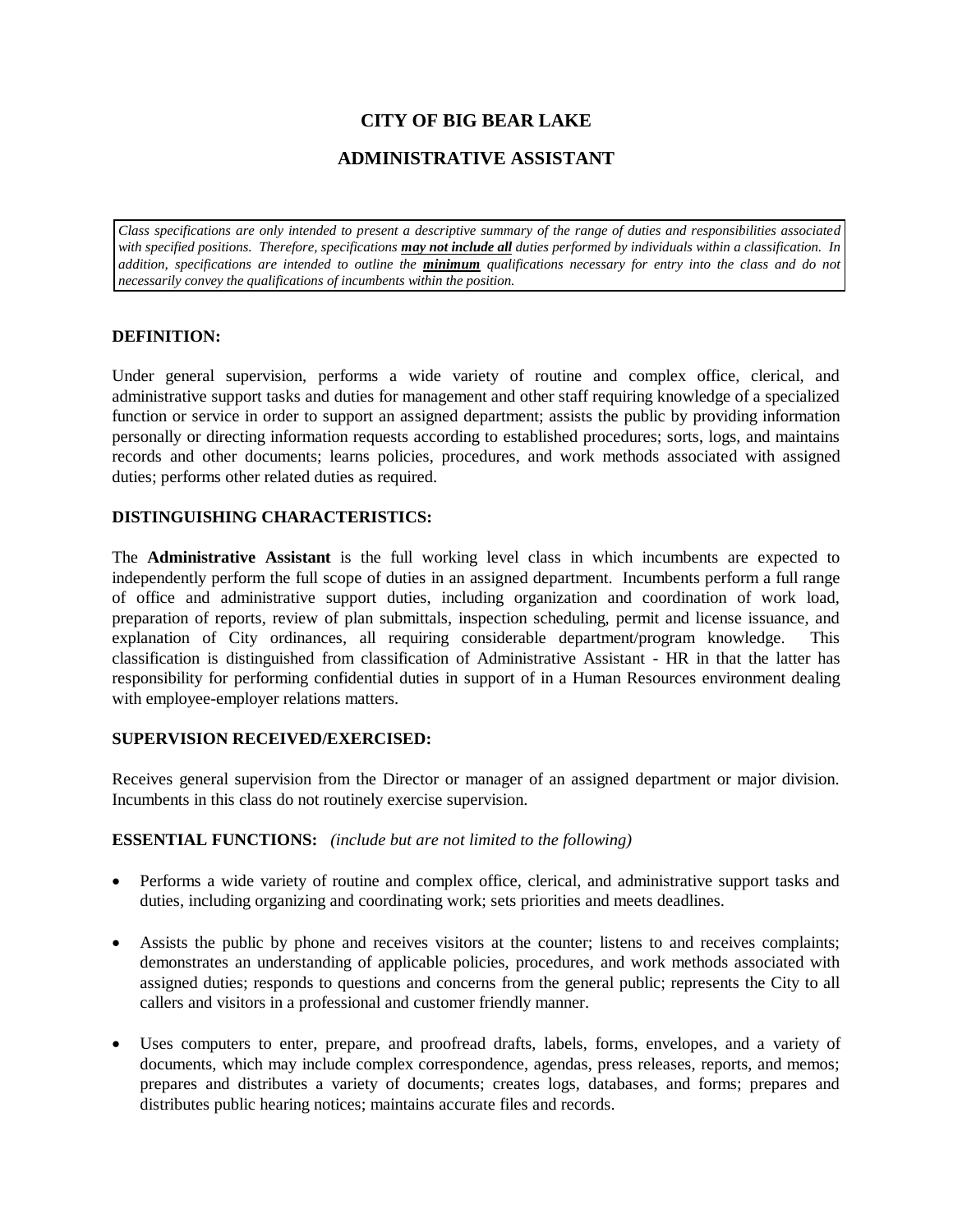- Orders supplies; creates purchase orders; prepares invoices for payment; monitors expenditures; submits demands for payment; sorts and distributes mail.
- Performs special projects, which may include field surveys and researching parcel information and property permit history; assists with address assignments.
- Prepares agendas for Planning Commission meetings or other meetings as requested; distributes agendas; attends and takes minutes at all Planning Commission meetings or at other meetings as necessary; transcribes meeting minutes.
- When assigned, approves minor building permits; issues building permits; assists customers with applications for building permits; ensures applications are complete; oversees application process and forwards applications to appropriate location; receives plans and forwards to the appropriate staff member; locates and retrieves specific documents and plans for the public; provides information regarding procedures and services related to Community Development to the public, including zoning ordinances; assists in scheduling building inspection services.
- When assigned, reviews plan submittals from developers to ensure compliance with application requirements; tracks submittals through the review process; calculates and collects fees for submittals; issues encroachment permits.
- When assigned, maintains data for the purposes of grant, FEMA, Fire Strike Team and other funding reimbursement.
- May assist in bid process; purchases on-going and special supplies; processes accounts payable and receivable for a department; maintains timesheets and other employee related files and documents.
- Assists in supporting other departments as needed; depending on assignment, may support contract staff.
- Establishes positive working relationships with representatives of community organizations, state/ local agencies, City management and staff, and the public.

## **PHYSICAL, MENTAL, AND ENVIRONMENTAL WORKING CONDITIONS:**

Position requires prolonged sitting, standing, walking, reaching, twisting, turning, kneeling, bending, squatting, and stooping in the performance of daily office activities. The position also requires grasping, repetitive hand movement and fine coordination in preparing statistical reports and data using a computer keyboard. Additionally, the position requires near and far vision in reading correspondence, statistical data and using the computer, and acute hearing is required when providing phone and personal service. The need to lift, drag, and push files, paper, and documents weighing up to 25 pounds also is required.

Some of these requirements may be accommodated for otherwise qualified individuals requiring and requesting such accommodations.